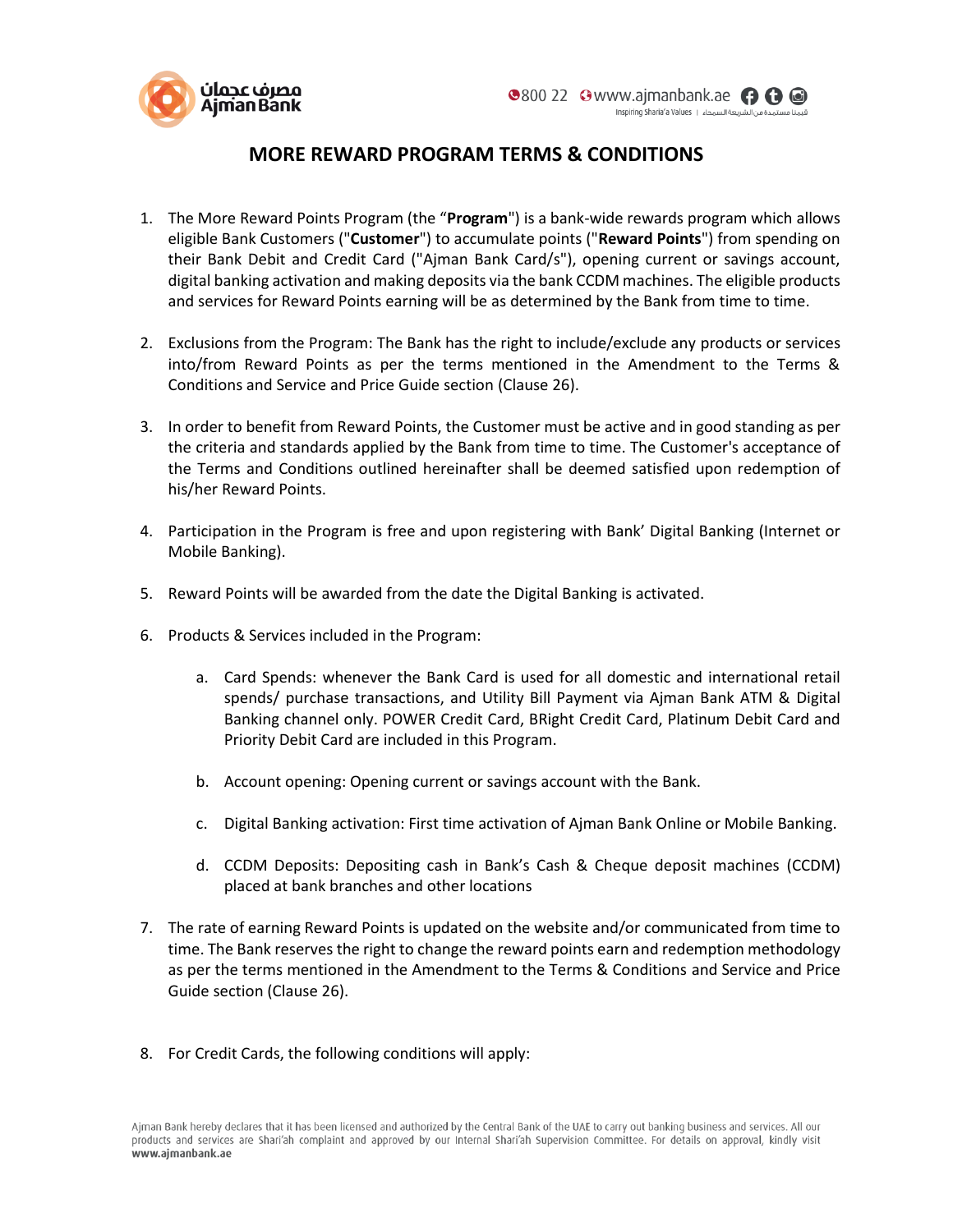

- a. All transactions charged to a Customer's Bank Cards are eligible for Reward Points except for the following: Annual fee, Monthly fee, Cash Advances, Late Payment Charges, other fees and charges, Installment Payment Plans, Easy Cash, Balance transfer, Foreign currency purchases, Credit Shield/any other Takaful insurance programs or products that the Bank may choose to offer, Transactions that the Bank decides are disputed, erroneous, unauthorized, illegal and/or fraudulent and Instalment Plan facilities offered by the Bank. The Bank may, at its sole discretion and without prior notice to the Customer, add to, or remove from, the above list of eligible charges and transactions. The Bank's decision as to what constitutes an eligible charge shall be final and conclusive. The Bank may also apply caps and/or reduced Reward Points to certain categories of spending at the sole discretion of the Bank.
- b. Reward Points will stop accruing if the Customer fails to pay the Minimum Amount Due on the Card Account on 2 consecutive Payment Due Dates.
- 9. In the event the Card or Account is voluntarily closed by the Customer, Reward Points accumulated on his/ her Card have to be redeemed within 30 days of such closure; otherwise these will automatically lapse. In the event the Card or Account is cancelled by the Bank for any other reason, all the Reward Points accumulated will stand forfeited. If the Card or Account is blocked or suspended by the Bank for any reason whatsoever, then the Reward Points accumulated shall stand forfeited but may be reinstated at the discretion of the Bank if use of the Card is reinstated.
- 10. The Bank's decision on computation of Reward Points will be final, conclusive and binding on the Customer.
- 11. The Customer can only redeem the Reward Points registered and credited to the Rewards Account of the Customer at the time of making the redemption. The books and records of the Bank shall be conclusive evidence in respect of the number of Reward Points registered and credited to the Customer's Rewards Account.
- 12. In addition to any other conditions outlined in these Terms and Conditions, Reward Points accumulated under the Customer Reward Account(s) will be cancelled if the Customer's Bank Card or Account
	- a. is closed;
	- b. is not in good standing in the opinion of the Bank;
	- c. has expired;
	- d. has breached the Bank's and/or VISA or MasterCard Agreement;
- 13. Reward Points redemption will not be allowed if the Minimum Amount Due on the Card Account has not been cleared on the Payment Due Date for one statement cycle. The account will be reactivated only after the dues are cleared.
- 14. Reward points will expire automatically in 2 years from the date of point accrual.
- 15. Maximum Reward points in a calendar month: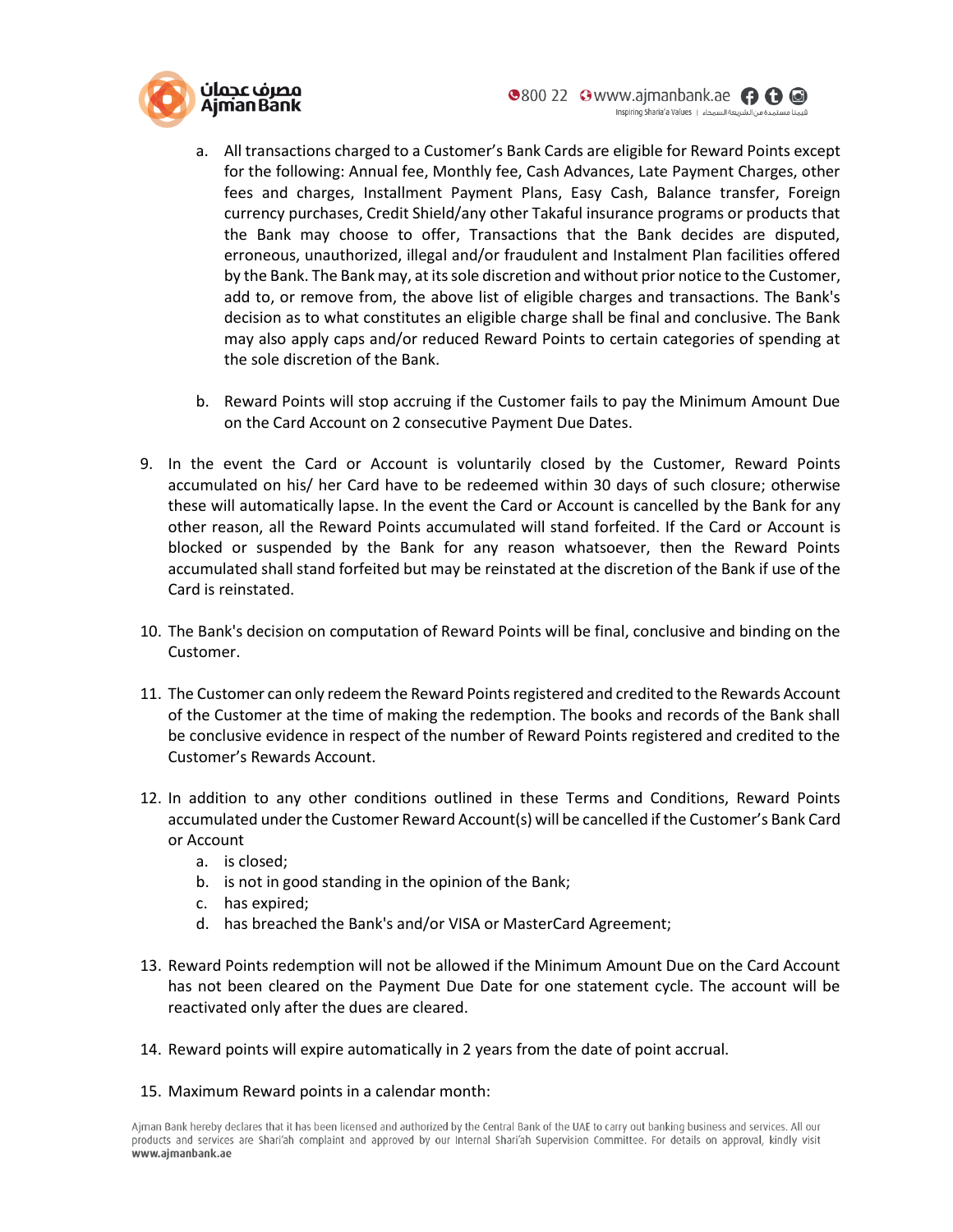

- a. Credit Cards: Cardholder can earn Reward Points on retail spends up to the credit limit of his/her Card in one calendar month. For Cards with limit greater than AED 100,000, the maximum Reward Points that can be earned in one calendar month will be up to the spends of AED 100,000.
- b. Debit Cards:
	- i. Platinum Debit Card: 1,000 Reward Points (AED 100)
	- ii. World Debit Card: 1,500 Reward Points (AED 150)
- c. CCDM Deposits: 2 transactions per day. Minimum deposit amount AED 300
- d. Digital Banking activation: First time activation of Online or Mobile Banking
- e. Account opening: Based on the number of current and savings accounts opened with Ajman Bank.
- 16. Reward Points may not be earned on any expenditure not classified by the Bank as a Qualifying Expenditure. The following transactions are classified as non-Qualifying Expenditure and will not be eligible for the Reward Points unless otherwise specified by the Bank:
	- a. Cash withdrawals at ATMs, exchange houses or similar institutions;
	- b. The issuance of traveller's cheques or similar instruments
	- c. Any cash or Easy Cash transaction
	- d. Any balance transferred to the Card Account
	- e. Any Transactions at merchants classified as "Security Brokers/Dealers", "Government transaction , Money transfer , Wallet top-up
	- f. Any transaction above the card limit
	- g. Fees or Charges
- 17. The Bank may at its own discretion amend the list of transactions classified as Non-Qualifying Expenditure and not eligible for Reward Points listed in the condition above after giving a 60 day advance notice.
- 18. Without prejudice to the foregoing, the Bank reserves its right to be exercised at any time without prior notice to the Customer, to apply time limitations on the validity of the Reward Points earned by the Customer and credited to the Customer's Reward Account. Any unprocessed redemption order for Reward Points that have been cancelled, shall not be processed by the Bank despite the fact that such redemption order was received before the Customer's relevant Reward Points cancellation.
- 19. Any order placed for the redemption of Reward Points for any of the Rewards is subject to the Bank's approval, the availability of the Reward at the time of placing the redemption order by the Customer, as well as any restrictions applied by the suppliers of the Reward. Redemption orders may be placed through any channel communicated from time to time.
- 20. The Bank shall not be liable for any loss of profit, savings, contract, revenue, or goodwill or any consequential indirect, incidental, special or punitive loss, damage or expenses or loss of data sustained by the Customer as a result of redeeming Reward Points and/or possessing and/or using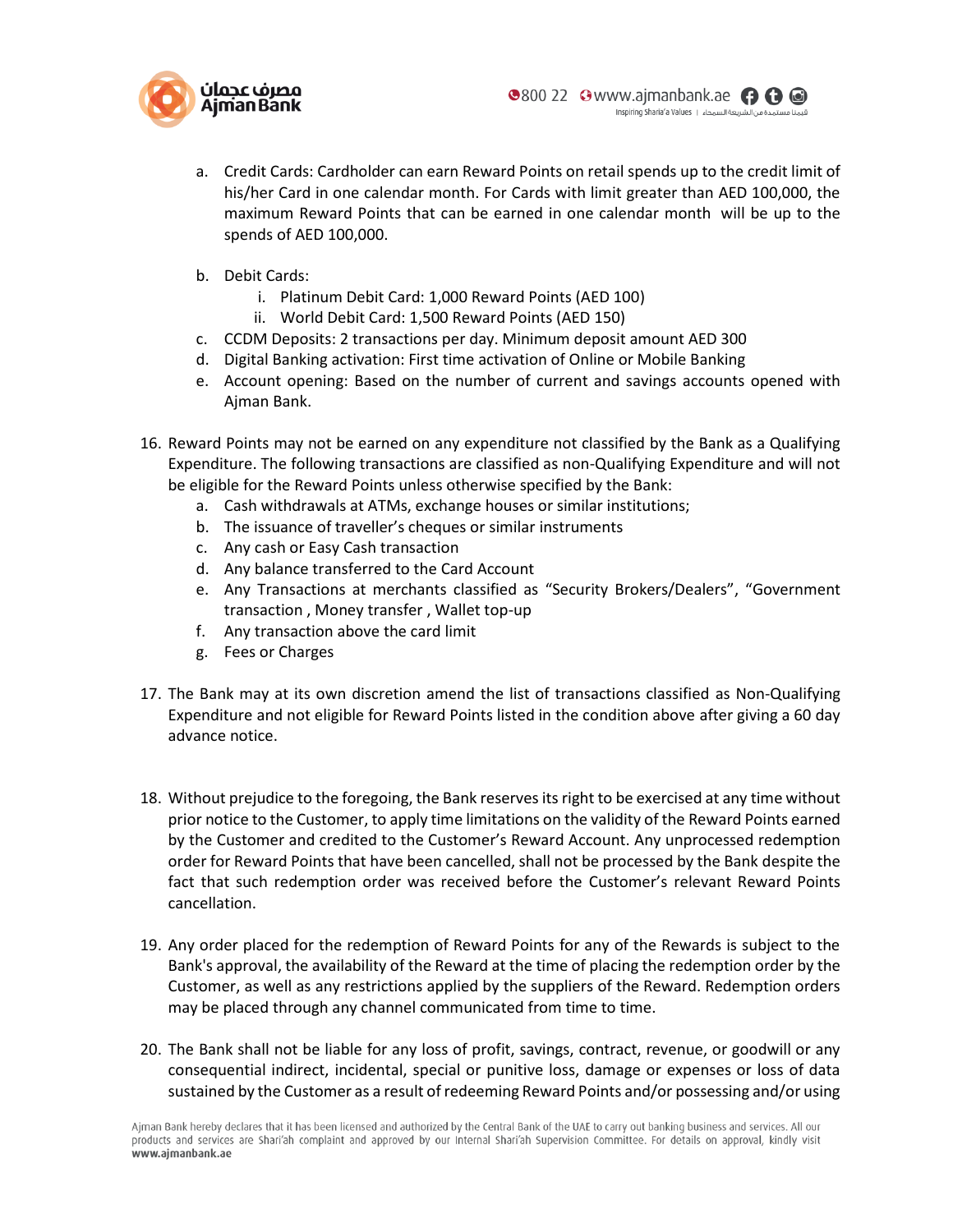

the redeemed Reward(s) nor shall the Bank be responsible or held liable for any amount payable by the Customer to any third party arising out of the purchase, supply, quality, installation, use or other wise of Rewards, or of any negligence, breach of statutory or other duty on the part of the Bank and/or the supplier.

- 21. Redemption orders once submitted to the Bank loyalty website cannot be cancelled, revoked or changed.
- 22. The Bank reserves the right to disqualify any Customer from further participation in the Reward Points Program, if in the Bank's sole judgment, that Customer has in any way violated these Terms and Conditions and/or the Terms and Conditions of his /her Bank Covered Card Agreement. Suspension and disqualification may result, at the Bank's sole discretion, in the cancellation and nullification of all Rewards Points earned by the Customer.
- 23. The Program does not in any way amend the Bank Card Terms and Conditions between the Bank and the Cardholder, and any term referenced but not defined herein may be interpreted in accordance with the said Terms and Conditions.
- 24. The Bank acts in good faith in response to any oral or electronic instruction or inquiry by the Customer in respect of any matter in relation to this Program and fulfillment of any reward. The Customer will not be entitled to claim or allege any loss, damage, liability, expense etc. attributable directly or indirectly to any such good faith action of the Bank and the Customer shall indemnify and hold the Bank harmless in respect thereof.
- 25. All disputes if any, arising out of or in connection with this Program shall be subject to the exclusive jurisdiction of the competent courts in Ajman.

## 26. AMENDMENT TO TERMS AND CONDITIONS AND/OR SERVICE & PRICE GUIDE

The Parties agree that these Terms and Conditions may be modified through a notice or announcement displayed in all its branches by Ajman Bank at any time, at its sole discretion, and such modified / amended Terms and Conditions shall be binding upon the Card Holder and its legal heirs, successors in interest and assigns with respect to the Card. To the extent permitted by applicable laws, Ajman Bank may amend the Terms and Conditions or the Service and Price Guide mentioned on the webpage [www.ajmanbank.ae.](https://www.ajmanbank.ae/site/tariff-of-charges-retail.html) If there are any changes to these Terms and Conditions or Service and Price Guide or to any Specific Features, Ajman Bank will give the Card Holder 60 calendar days' notice of such changes through the Website and/or via e-mail and/or through any other means of communication as deemed appropriate by Ajman Bank. If the Card Holder requires further clarification or is not accepting the new / modified changes, the Card holder can reach the nearest branch within the specified period or call on 800 22; otherwise the Card Holder will be liable for the changes once implemented. Any change to the Terms and Conditions will be provided in plain language as a summary of the key changes along with a copy of the revised Terms and Conditions.